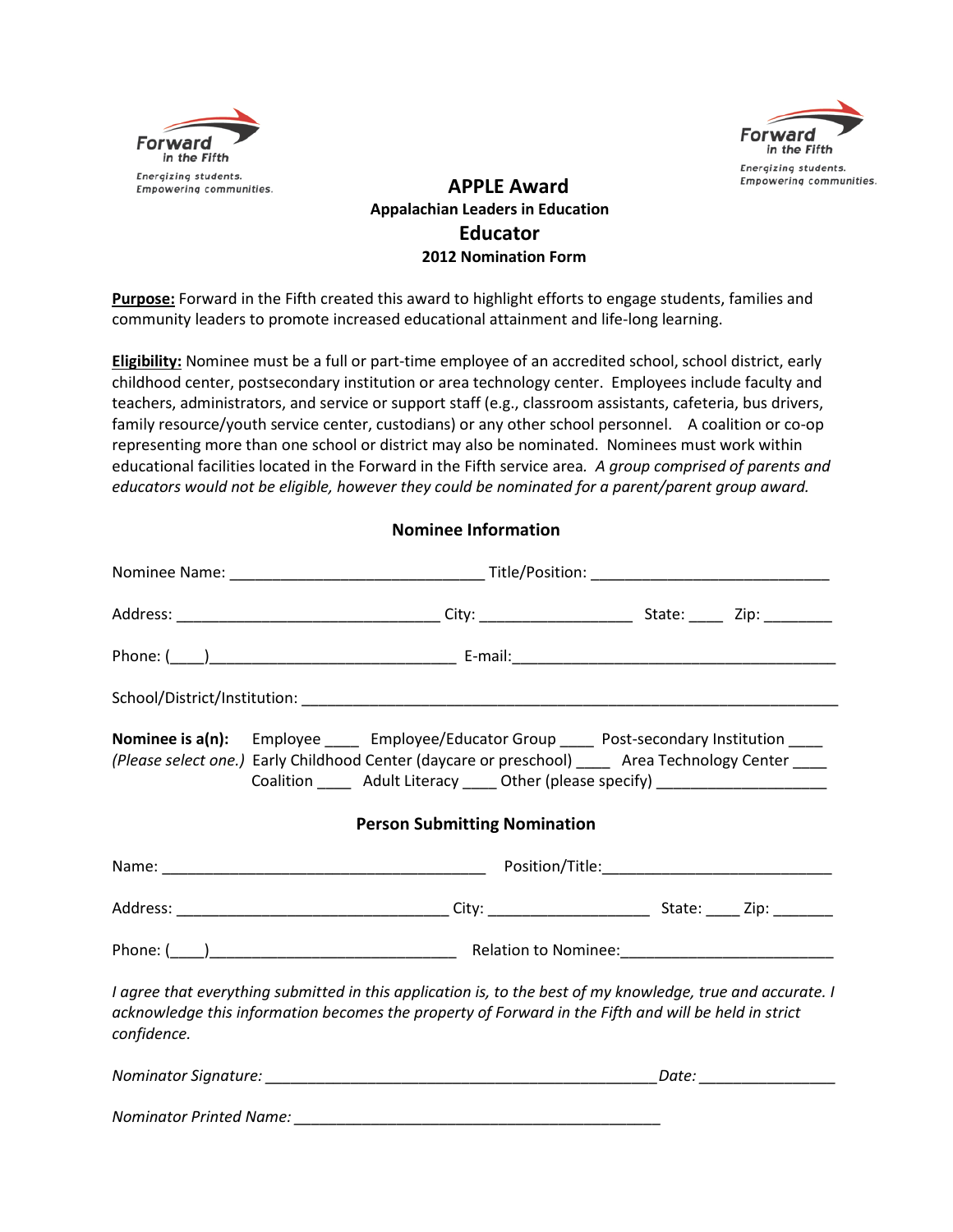Identify no more than two of the following areas in which the nominee has exhibited exceptional characteristics and accomplishments to increase educational attainment.

| Reading/Language Arts             | <b>College/Career Readiness</b> |  |  |
|-----------------------------------|---------------------------------|--|--|
| Math                              | <b>School Safety</b>            |  |  |
| Science                           | Counseling                      |  |  |
| <b>Social Studies</b>             | <b>Policy Development</b>       |  |  |
| Arts/Humanities                   | <b>Employment Opportunities</b> |  |  |
| Other Academic Subject:           | Literacy                        |  |  |
| Attendance and Dropout Prevention | Assessment                      |  |  |
| <b>Behavior</b>                   | Other Areas:                    |  |  |
| Health & Wellness                 |                                 |  |  |

 *Please note that additional sheets of paper may be used to submit this nomination. Be sure to include the entire form to ensure eligibility*

- 1. Briefly outline the educational challenge being met. Why was this issue identified and how is it impacting education in your community?
- 2. Describe the nominee's involvement and how this person has gone above and beyond normal job responsibilities to increase educational success for all. (Please include the intended audience(s), steps taken and outcomes).
- 3. How has the nominee used creativity, innovation and/or leadership to have a significant, positive impact in advancing education in his/her area of influence?
- 4. In what ways did teamwork, written plans or collegial support contribute to the success of this practice?
- 5. Describe the extent to which this activity or work can be or has been expanded to impact more individuals within the community or region?
- 6. Why is this person the most deserving recipient of the AppLE Educator Award?
- 7. Is there anything else you would like to say about this individual or group?

## *NOTE: The project may not have reached full implementation and/or achieved final outcomes, but must demonstrate some measurable educational success.*

**Applications should be submitted by March 31, 2012. Finalists will be selected and notified of their nomination. Awards will be announced in May during a special event.**